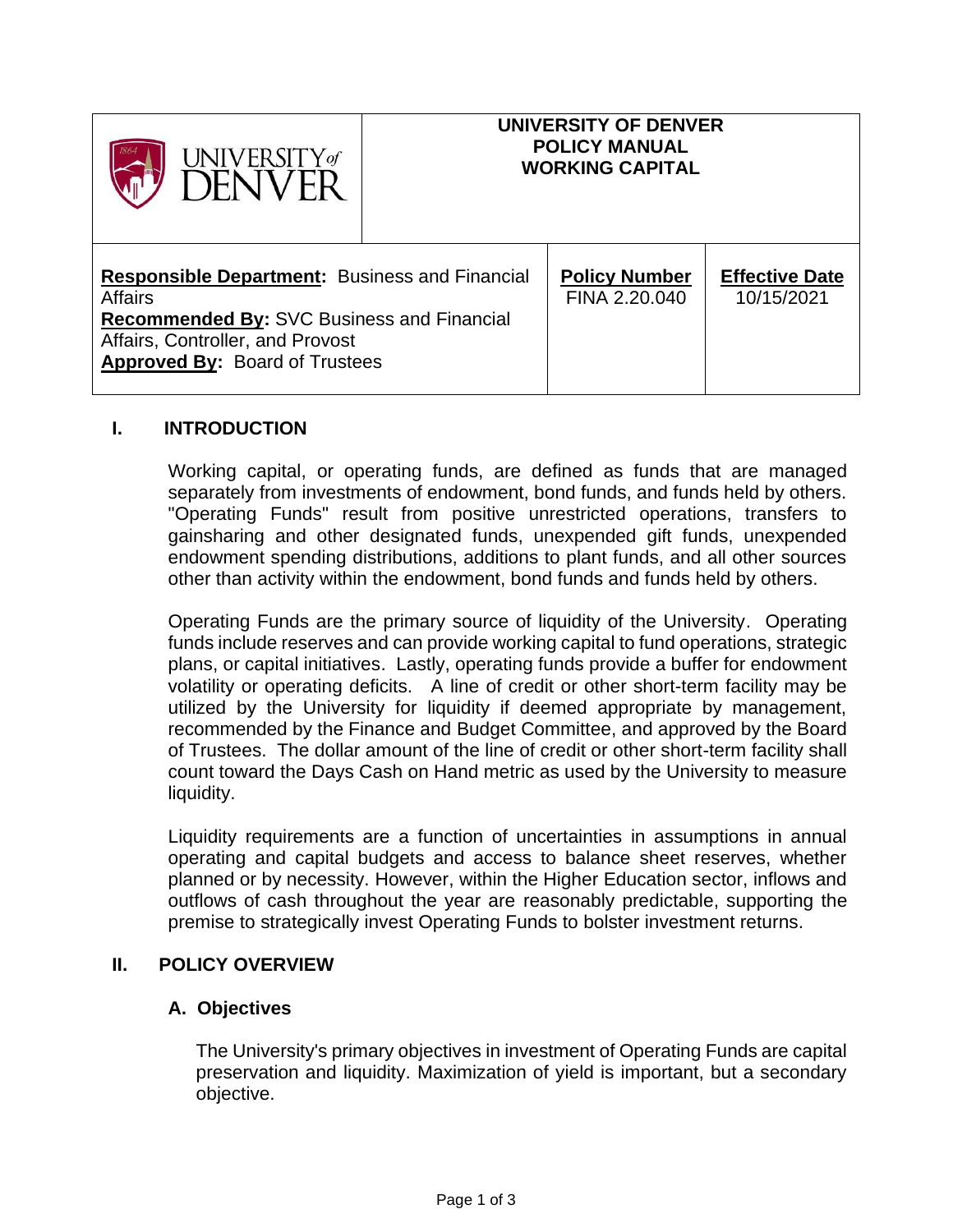# **B. Credit Standards – Permitted Investments**

Operating Funds will be invested in securities that in aggregate have a minimum average portfolio quality of A-. Not more than 10% of the funds invested can be below investment grade. "Permitted Investments" include the following:

- **1.** Money Market Instruments
- **2.** Government and Agency Securities
- **3.** Supranational Obligations (such as the International Bank for Reconstruction and Development)
- **4.** Municipal Bonds
- **5.** Variable and Floating-Rate Debt Securities
- **6.** Corporate Securities
- **7.** Private Placements (Including 144As)
- **8.** Event-linked Bonds
- **9.** Bank Loans
- **10.**Yankee and Euro Bonds
- **11.**Mortgage-Backed Securities (including CMOs and REMICs)
- **12.**Mortgage Derivatives
- **13.**Asset-Backed Securities
- **14.**Preferred Stock
- **15.**Convertible Securities
- **16.**Non-U.S. Dollar-denominated Securities
- **17.**Emerging Market Securities
- **18.**Non-Leveraged Structured Notes
- **19.**Futures and Forwards (Including Exchange Traded Swaps Futures)
- **20.**Currencies
- **21.**Options, Caps and Floors
- **22.**Swaps
- **23.**Credit Default Swaps (Long and Short)

## **C. Portfolio Diversification**

Investments held in the Operating Funds portfolio will be diversified to minimize risk of loss resulting from the concentration of investments of a specific maturity, issuer, fund, or class of securities. No more than 10% of the portfolio will be invested in any single security.

# **D. Duration**

Maturities for individual investments will be such that the duration of the portfolio of Permitted Investments will not exceed a duration of one year. Duration is understood to mean that a one percent change in interest rates, for example, will produce an opposite one percent change in market value of the investment.